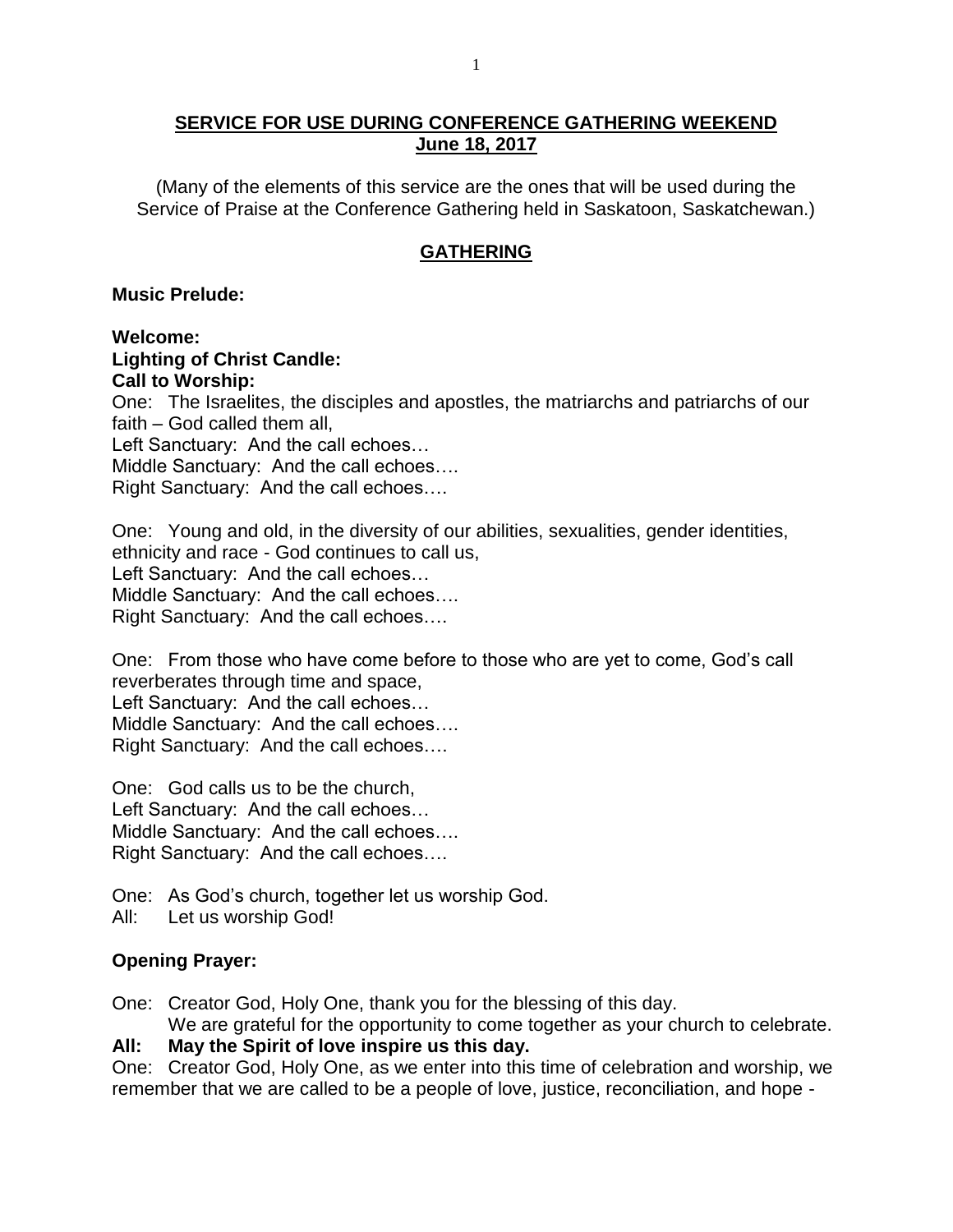**All: As we have been blessed, may our worship today inspire us to be a blessing for all in need of the healing power of love, justice, reconciliation, and hope in our broken world. Amen.**

**Hymn:** More Voices 115 "Behold Behold I Make All Things New"

## **Prayer of Confession and Call to Transformation:**

Merciful God, God of wisdom and truth, You have knit us together in our mothers' wombs You know us inside and out, **better than we even know ourselves.** From the dawn of creation, **through the matriarchs and patriarchs** through the poets and the prophets **in creation itself,** Your call has echoed. **We hear it,** on the wind, **on the voice of friends and strangers** in the life of Jesus **in our holy scriptures.** You ask us to be your echo, **to pass on our faith,** the truth that has been known in our souls. **and somedays it seems easy,** somedays it feels like the path before us is clear. **And other days, God,** this feels like an impossible task. **What if we get it wrong?** What will others think? **What if we are mocked or scorned?** And so we hold it in, **our lives and words failing to echo your love to the world.** We stay silent when our voices are needed, **because we are afraid, and silence is easier.** Sometimes, we don't share the love we know in you, **for we fear rejection, or scorn.** Nudge us from our complacency, **give us once again your Spirit of power and love.**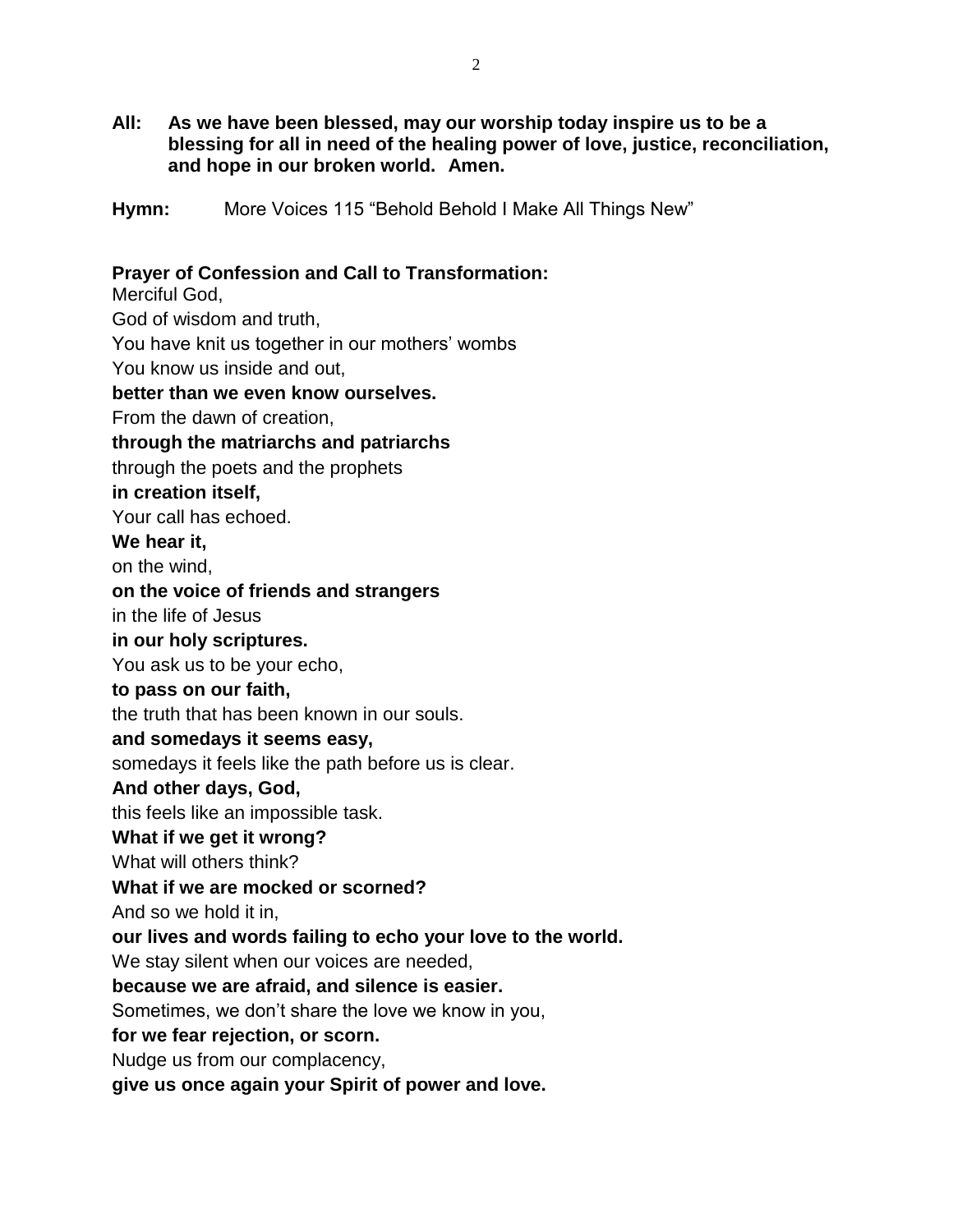**When we have stood still, Instead of following, God forgive us,** *Silence* God hear our prayer, **And in your mercy answer. Amen.**

#### **Assurance of Forgiveness:**

Even as we offer our prayers of confession we are already forgiven.

At the empty tomb, God declared Life to be stronger than death, Love to be stronger than Hate. And we are called into this truth, into this life of faith. To be light bearers in the world. When we would be silent, God gives us our voices once again, When we would remain still, God nudges us ever onward. For God continues to lead us towards Life for all. For in Jesus Christ we are reconciled back to God, And nothing can separate us from a Love like that! **Thanks be to God! Amen**

### **Conversation with the Young and Young at Heart:**

Supplies Needed: Basin of water (with the largest surface area possible), objects to drop in (stones or pebbles or coins work well).

Begin with demonstration. Drop objects into the water (or have children do this) Make observations, what happens to the ripples when you drop things in the middle? Close to the sides? More than one at a time in different places? Several at a time in one place? Before the ripples have stopped from the last thing? Follow up with a discussion.

Potential discussion: Sometimes it's hard to know if we have heard God speaking to us. How have you heard God speaking? (allow for answers). Sometimes we hear God through other people, has that ever happened to you? (allow for answers).

Sometimes other people hear God through us! When we love as we are taught by Jesus, and tell others about God's love it's like those ripples. We can't always predict them, sometimes they're big and sometimes they're small, and sometimes they meet other ripples and change. Listening to God is kind of like that. It changes us, and we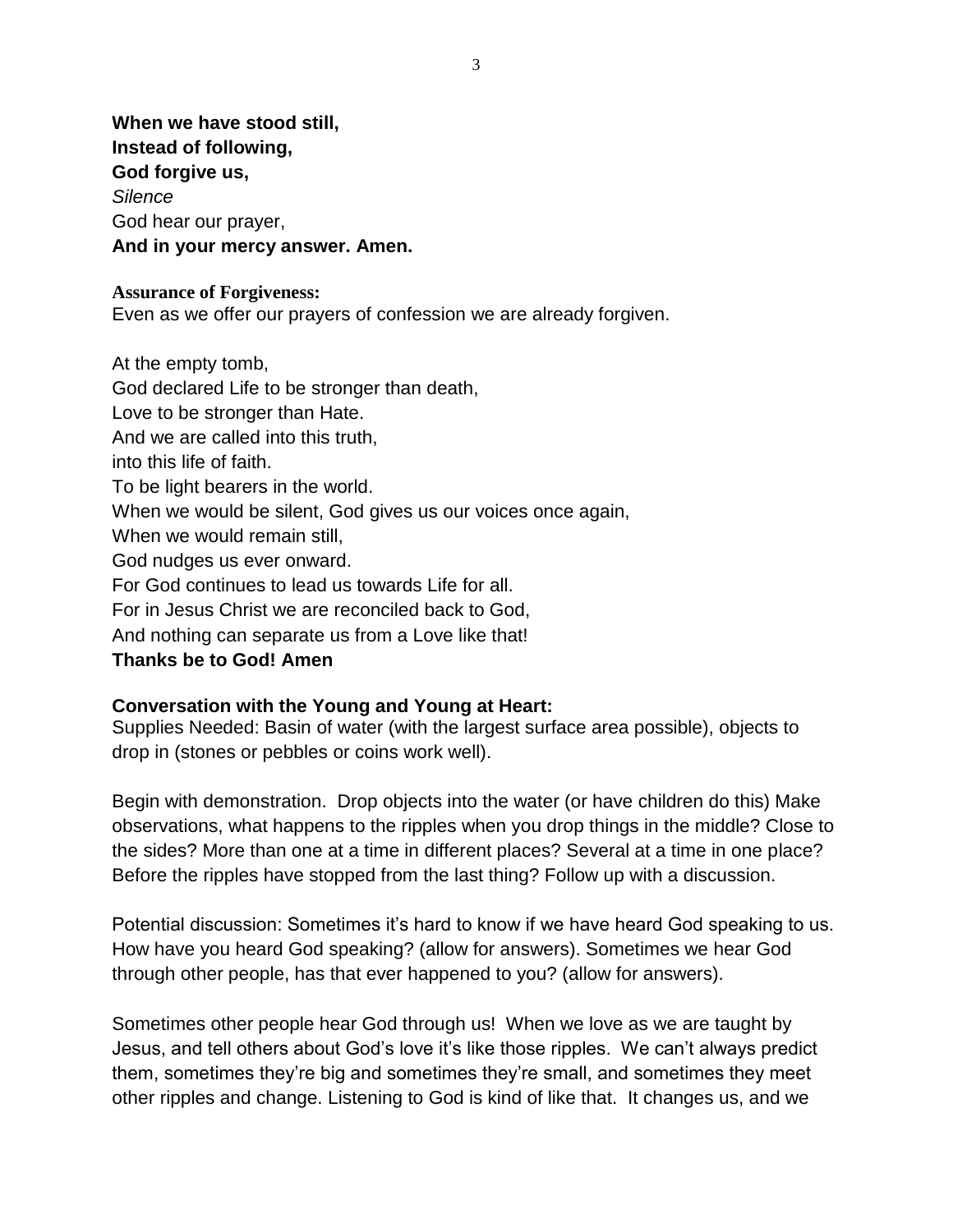change others. Sometimes we are like the pebbles being dropped, sometimes we are the sides of the container, sometimes we are the water, and sometimes we are the ripples!

Let's Pray, repeat after me: Dear God we thank you for friends and family, for games and fun for laughter. We thank you that you help us to make new friends, to get closer to new people. Help us to always share your love with others to reach out to new people, to keep making new friends. We pray in Jesus' name, Amen.

**Hymn:** More Voices 176 "Three Things I Promise"

# **THE WORD**

# **Epistle Reading: 2 Timothy 1:3-7 (NRSV)**

I am grateful to God—whom I worship with a clear conscience, as my ancestors did when I remember you constantly in my prayers night and day. Recalling your tears, I long to see you so that I may be filled with joy. I am reminded of your sincere faith, a faith that lived first in your grandmother Lois and your mother Eunice and now, I am sure, lives in you. For this reason I remind you to rekindle the gift of God that is within you through the laying on of my hands; for God did not give us a spirit of cowardice, but rather a spirit of power and of love and of self-discipline.

## **Reflection: "The Call Echoes..."**

Let us pray,

May the words of my mouth and the mediations of all our hearts find favor in your sight O God, our rock and our redeemer. Amen.

Have you ever stood at the edge of a canyon, and yelled? At the top of your lungs, with everything in you? Just to hear the echo? It's an amazing thing, to hear your own voice bouncing off the walls growing fainter and fainter. It makes us want to think of all kinds of things to yell and shout. Often we start with just a hello. And then as the words echo again and again, it builds. With song lyrics and maybe even a melody. A favorite poem or catch phrase. Words that speak to the wonder in our hearts of the goodness of creation. To the awe that this is even possible. The science behind it, even when we understand it, remains simply awe-inspiring when used in real world applications.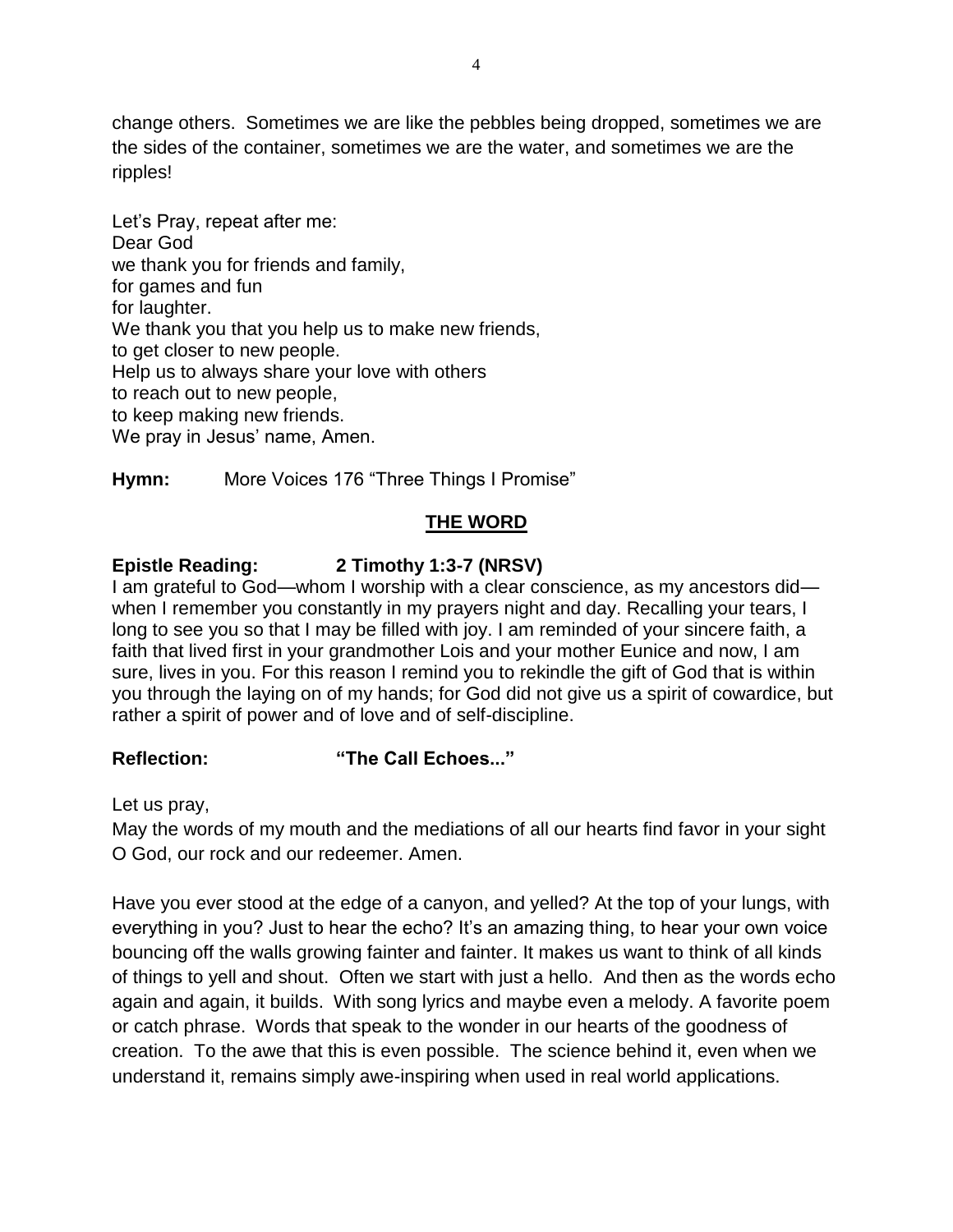Have you ever been standing at the edge of a canyon and heard a voice from somewhere else? It sends shivers down your back when you can't see the origin, but can hear the words rising up on the wind. Even without being able to pinpoint the exact moment the words began, you feel connected. It makes you want to yell back to see if your words will be heard by the original voice. It makes us want to explore and test the possibilities of connection.

Faith connects us like that. God's call connects us like that. God's call has echoed through the generations, throughout time, and reverberates through us.

Our reading today is part of a longer letter from Paul to Timothy. While scholars are mostly in agreement that it wasn't actually Paul who wrote the letters, they are written in the style of Paul, to lend to them Paul's authority and wisdom. Which was so desperately needed. Paul had gone to Ephesus, he had brought some folks into the faith, preached and taught all about Jesus, and a new church was formed. With things going well, Paul moved on - to another town, to another place, to another new church. Paul had left Ephesus, leaving Timothy behind.

Timothy was to stand in Paul's stead and be the leader for the people, to offer wisdom and guidance, to deal with issues as they arose. In this case, that meant Timothy had to deal with false teachings. To help with knowing who should be trusted to lead. To which laws they would adhere. To try to understand the resurrection and what it meant for the people. To understand the role of women in the new faith moving forward. All huge issues for Timothy to try to deal with. Each one seemingly more complex than the last.

And it wasn't necessarily going all that well. Timothy was struggling. The church was becoming more and more divided, as new issues kept arising. Can you imagine how overwhelmed Timothy felt? To be left with such a huge responsibility? And to have it be falling apart? To feel as though he was failing in his responsibilities? In his ministry?

And so Paul sent a letter. The letter was intended to offer some wisdom and guidance to Timothy, and through him the wider church. It was intended to help settle some issues, and answer the questions that were lingering.

It didn't fix everything.

When that failed to fix everything, and Paul, feeling he was nearing the end of his ministry, sent another letter. This is the letter our reading comes from. A letter to Timothy passing on wisdom and insight to the next generation. It is a letter to encourage Timothy, a "you can do this" kind of letter. It's like the speech a coach gives a team when they're behind, nearing the end of the big game. It's the letter to rally the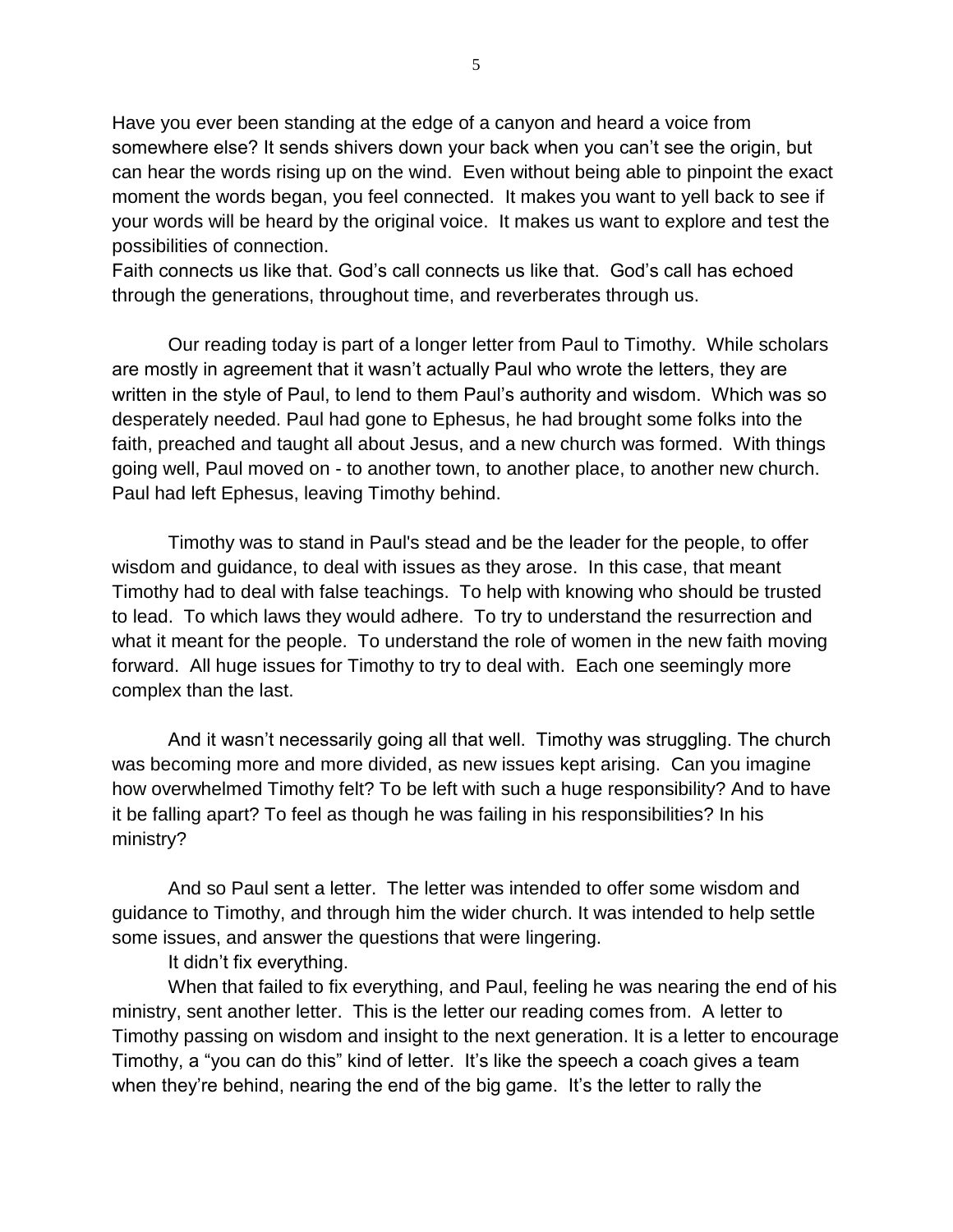leadership, to remind them that they're capable. To step up. To be brave. To be themselves. To proclaim the Gospel and truth. To not hide. For Timothy; Timothy was on the verge of hiding. With fear and uncertainty bombarding him, Timothy was searching for someone else to take this on, to be the one everyone was looking to for answers.

Haven't we all been there at some point? Stood there and wondered, "Surely there is someone more qualified than I? More capable? Better trained? Better equipped? Someone who actually KNOWS what they're supposed to be doing?"

It seems like there's a moment for everyone when adulthood just hits. When you're in a room pondering a situation that has arisen, and you're looking at the conflict, the kids, the mess, the confusion, and you look around for the adult, for the leader, when all of the sudden, you realize, the adult is you. The leader is you. And you can feel yourself recoil, "No that can't be the case, surely there is someone else? More qualified? An adultier adult? Someone else with the knowledge and experience to deal with this?"

We all have these moments both big and small.The first time you drove a car, or when you were the one to cook the big family meal for the first time. The first time you changed a diaper, or heard your child cry in the middle of the night, and knew you were supposed to help the tiny person. The first time you took the lead on a new project or group at work. Moments big and small, when suddenly you were hit with the responsibility of what you were doing, and turned to look, to see who else you could possibly turn it over to, for surely there was someone, anyone, else?

We have these very same moments in our faith lives. The first time you stand up to read scripture in church, or offer the reflection. When you're asked to be on a committee, or even chair one. When you're asked to teach sunday school, or run the youth group, or Vacation Bible School, or the Fall Supper. We are a group of leaders of the church, in search of another, more leader-like leader to lead.

Some days when we look at the world around us, when we listen to or read the news, all we want to do is shut it off, to tune it out. For the problems all seem too large to comprehend.

Wars and threats of war.

Decades old conflicts.

Famine and starvation.

Hate. Racism and Bigotry.

Poverty on the streets of our own towns and cities.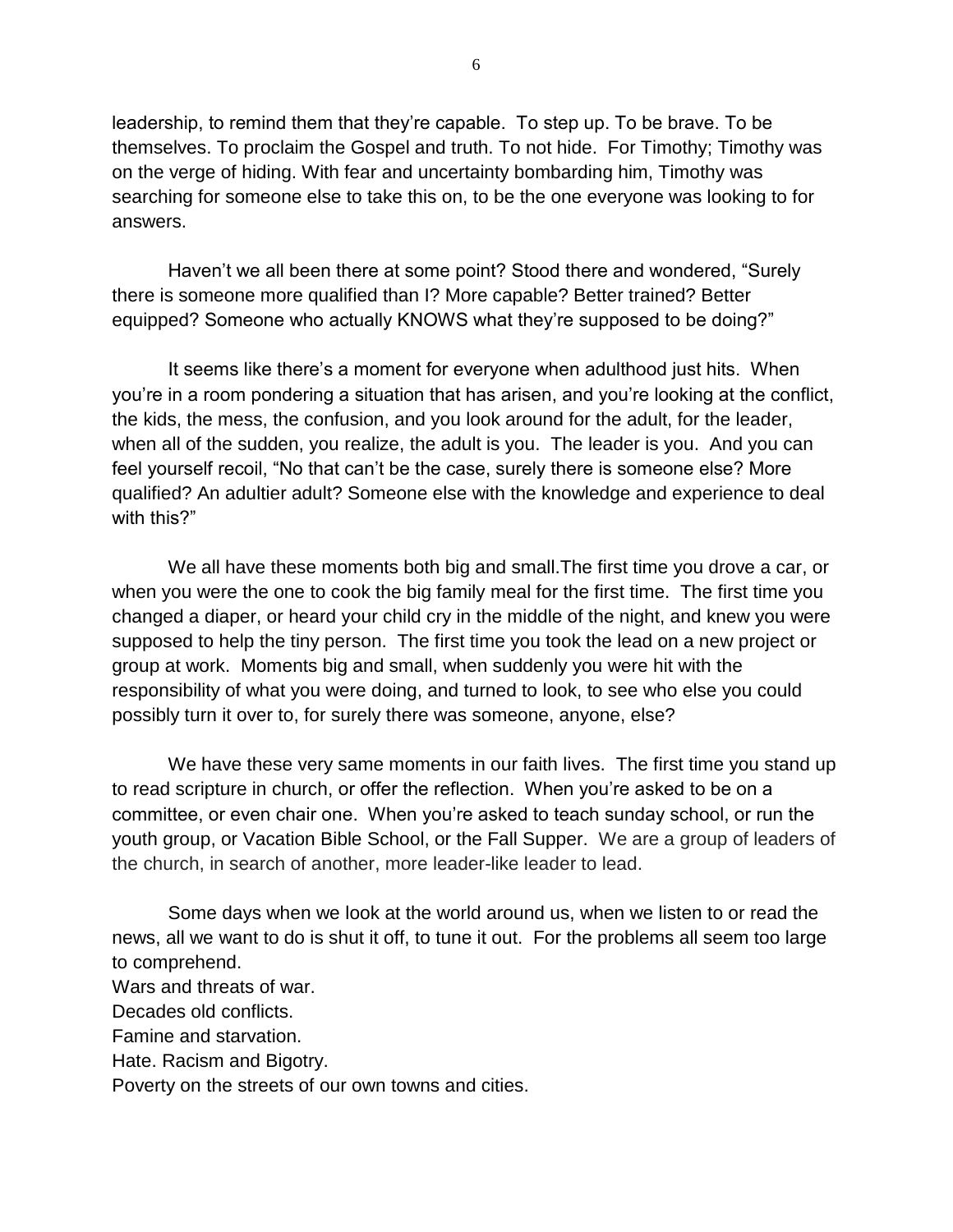Inequality.

And on smaller scales, in our own neighbourhoods and churches, conflict and those being excluded or ignored. There are arguments over who is right and who is wrong and what is allowed to happen and what isn't. Whose turn it is to use the kitchen, and who needs to ask permission from 14 other groups before they get their turn.

And we worry and we wonder. Who is going to deal with this? Who is going to fix this? How can this gap possibly be bridged? For we know in our hearts the work that needs to be done. The faith that has been passed down for generations nudges us from within. We can feel the need. We know something isn't right, and something should be done. And yet, we are equally sure we are not the one to do it. And so we look around for someone else.

Suddenly we are just like Timothy, longing for someone else to come and tell us what to do. Someone else to be the voice of wisdom in the room. And so we sit back, we consider hiding. We remain silent. We let the fear and the "what-ifs" hold us back. We are timid and scared and searching all around the room, searching for the last place the echo bounced off of, for the source of the echo, the one who called in the first place, who threw the first stone in the water to create the first ripple. It's thousands of years later, and yet in some ways we are just like Timothy. And like Timothy, it is here that the writer's advice arrives, precisely when it is most needed.

God's Spirit is given to you. A Spirit of power and boldness. A Spirit of love. This Spirit resides in you. Timothy is reminded that he already possesses all the gifts he needs. The Holy Spirit that was given at Pentecost has been given to even him. He was reminded that he was far more capable than he ever imagined.

The faith of the generations before him had been passed down to him. The faith of generations past, now resided in him. He was fully equipped with all that he needed.

When Timothy started to wonder if he could do anything about all the issues arising, he was reminded that God's gift to him was a Spirit of power, and love, and boldness. A Spirit that would see him through. That would enable him to do the work most needed, "You," he was reminded, "are ready." God gives you all the boldness, all the love, all the self-discipline you'll need. God will work through you. You too can be an echo.

This same Spirit has been gifted to us too. God will work through us, yes all of us, for God equips the called. The Holy Spirit resides upon the Creator's own people. It is likely we will never know all the ripples we create, and that's okay. At the right time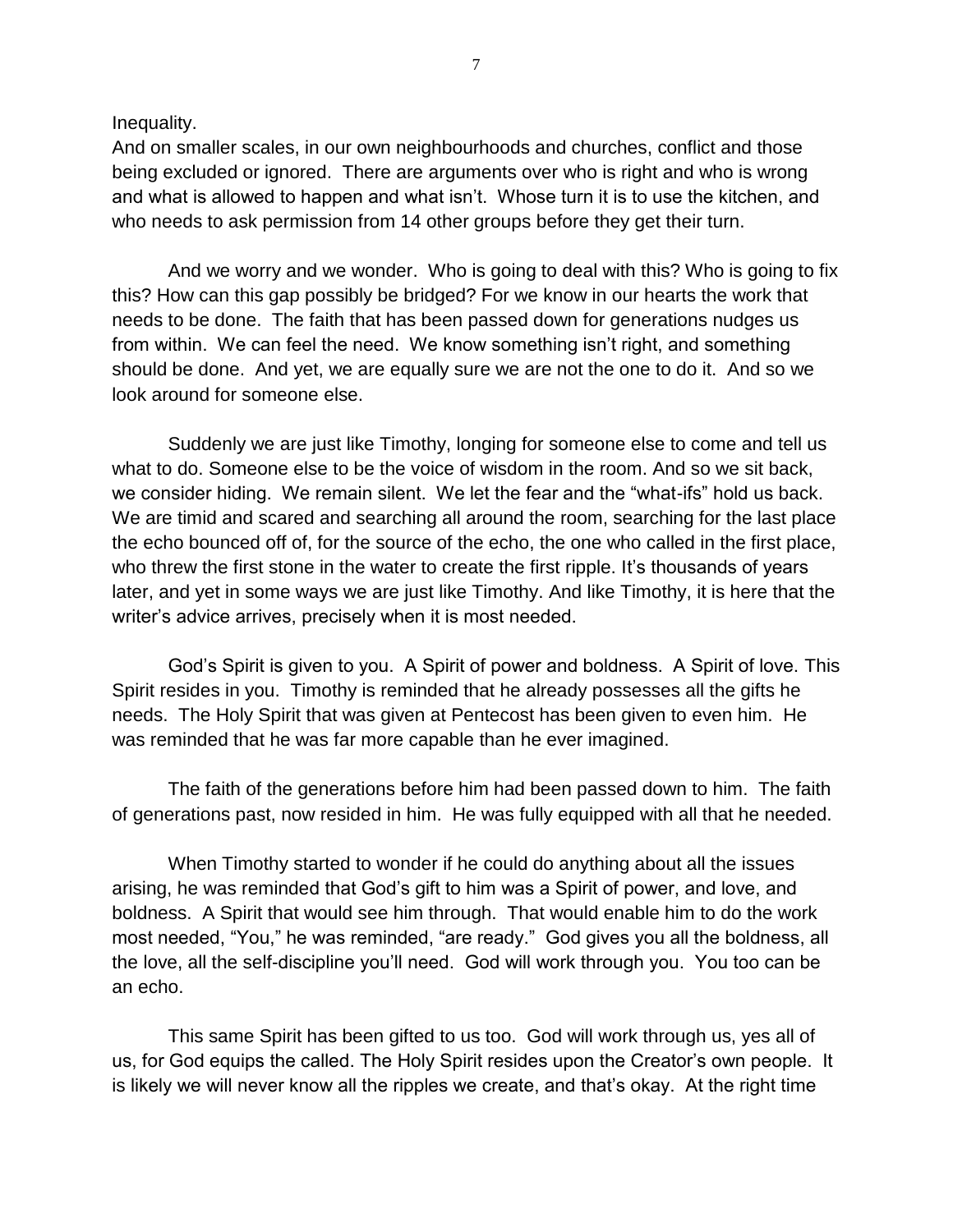and place, the right person will be there, all we need to do is allow the Spirit to move within us.

A few years into ministry in my first charge I was catching up with my mother on the phone. The usual chitchat, including what I was working on that week. I told her I had a funeral, and she, having grown up in the area, asked who it was for. So I told her, Helen Scott. In a stunned voice she repeated the name, Helen Scott, over and over. As Helen had spent her last few years in a care home away from the area, I had never met her. So the name had not meant anything to me. It did to my mum. Helen had taught my mother Sunday School for years when she was growing up. Helen was one of those women who had laid the foundation of faith for my mother and countless other children. A faithful woman in a small community church, doing what she could. And her efforts were part of the reason why when my mum grew up and had children of her own she took them to church. We may not have attended every week, but it was enough to spark my own life of faith. A life of faith that would eventually lead to my hearing a call into Ordained ministry. A vocation that might never have been realised without the quiet dedication of a woman named Helen Scott. A woman who I never met in life, but whose own faith irrevocably changed my own.

The call echoes.

The faith we know and rely on, the faith we struggle with and against, the faith that pushes and prods us, is a gift from the previous generations. Is a gift from our God. We are a part of the echo of that ancient call.

The call that stirred the waters of creation, the call echoed by poets and psalmists, that was proclaimed boldly by prophets, that was lived by daring men and women of faith. The call made manifest in the life and teachings, the death and resurrection of Jesus Christ. The call that saw the gifting of the Holy Spirit at Pentecost. With the power of Christ within us, nothing is impossible.

The call echoes.

Today in Saskatchewan we mark the new stage of ministry for three people: Roy, Koshy, and Jason as they move into new ways of living out their call. We celebrate the retirement of several ministers and offer thanks for their service to God's church. And as we do these things, we acknowledge that we may never know all the lives that have been touched by the ministry offered, nor all the lives that will be touched in the future. God's Spirit is in them. And it resides in us, in this place, a Spirit of power, boldness, and love. We do not know all the ripples, how the echo of God's call will continue to bounce and affect future generations. So we hear and respond, with our lives, our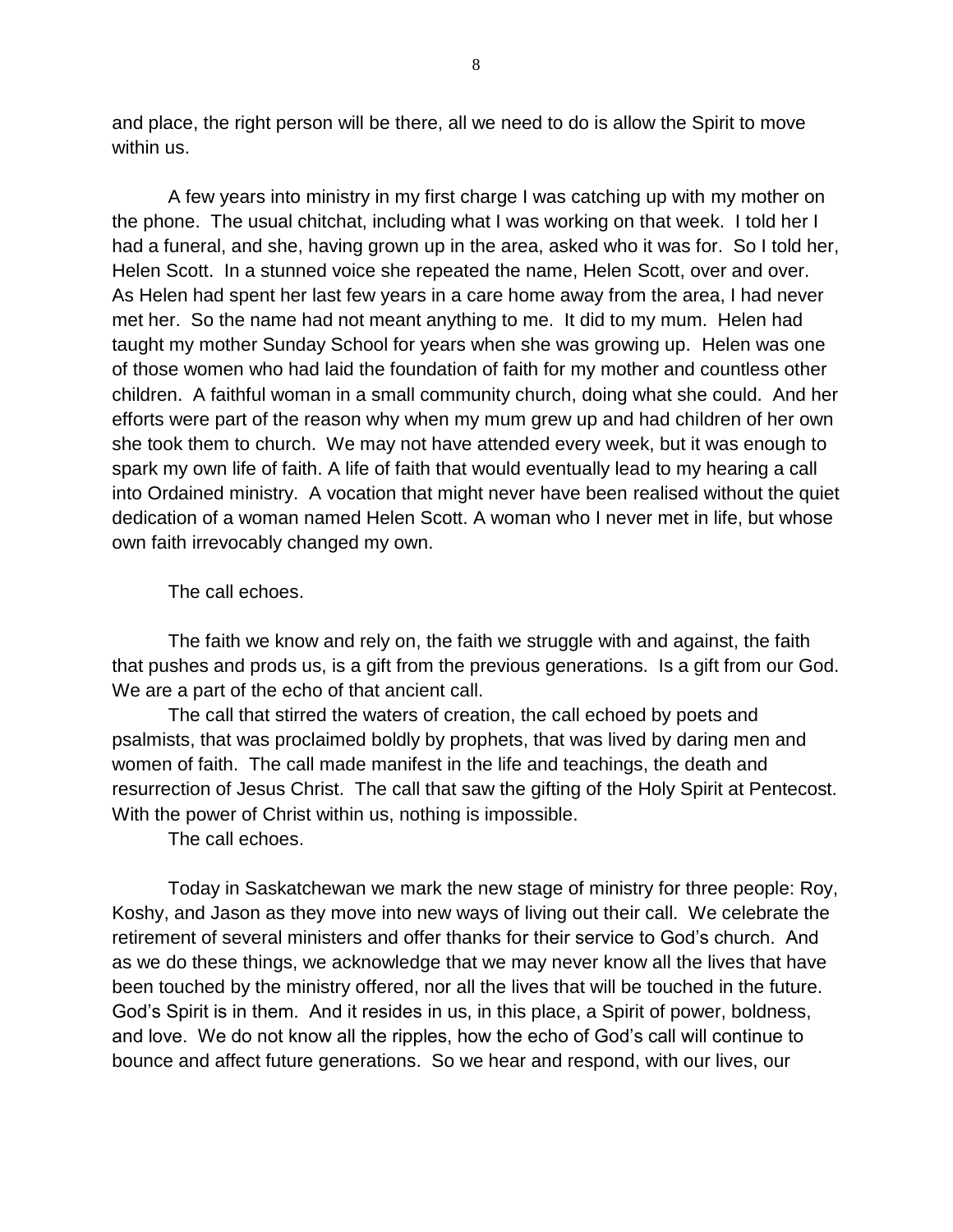words, and our deeds. Reflecting back into the world the love and boldness we know in Christ.

For God's call cannot be contained. It cannot be called back. It just keeps going, as new sounds join the mix, the melody and harmony of countless generations sharing their faith too.

We are invited to be those people who stand on the edge of life's canyon, who yell into space. Those who live and love outloud. And listen as it reverberates off the walls and joins with countless other voices in harmony and wonder. For God's Spirit is in us, a spirit of power and love. And that call never ends. Thanks be to God. Amen

### **THE RESPONSE**

**Hymn:** More Voices 157 "I Am a Child of God" (vs 1-5,1)

### **Offering:**

Let us make our offerings to God. As God has been generous and gracious in gifts to us, Let us also be generous and gracious in gifts for the work of God's church. Let us receive the offering.

### **The Gifts For and Of God Are Gathered:**

#### **Dedication of Offering:**

**In love and joy we present our gifts and we present ourselves that the work of the church may be done.**

**Hymn:** More Voices 161 "I Have Called You by Your Name."

#### **Prayers of the People:**

Gracious God, whose love knows no bounds whose call has been heard through the ages and echoes anew in each generation. We bring to you our prayers; those we speak aloud as well as the unspoken prayers of our hearts.

We pray especially for our brothers and sisters around the world, those of your children living under oppression. Our fellow Christians persecuted for their faith.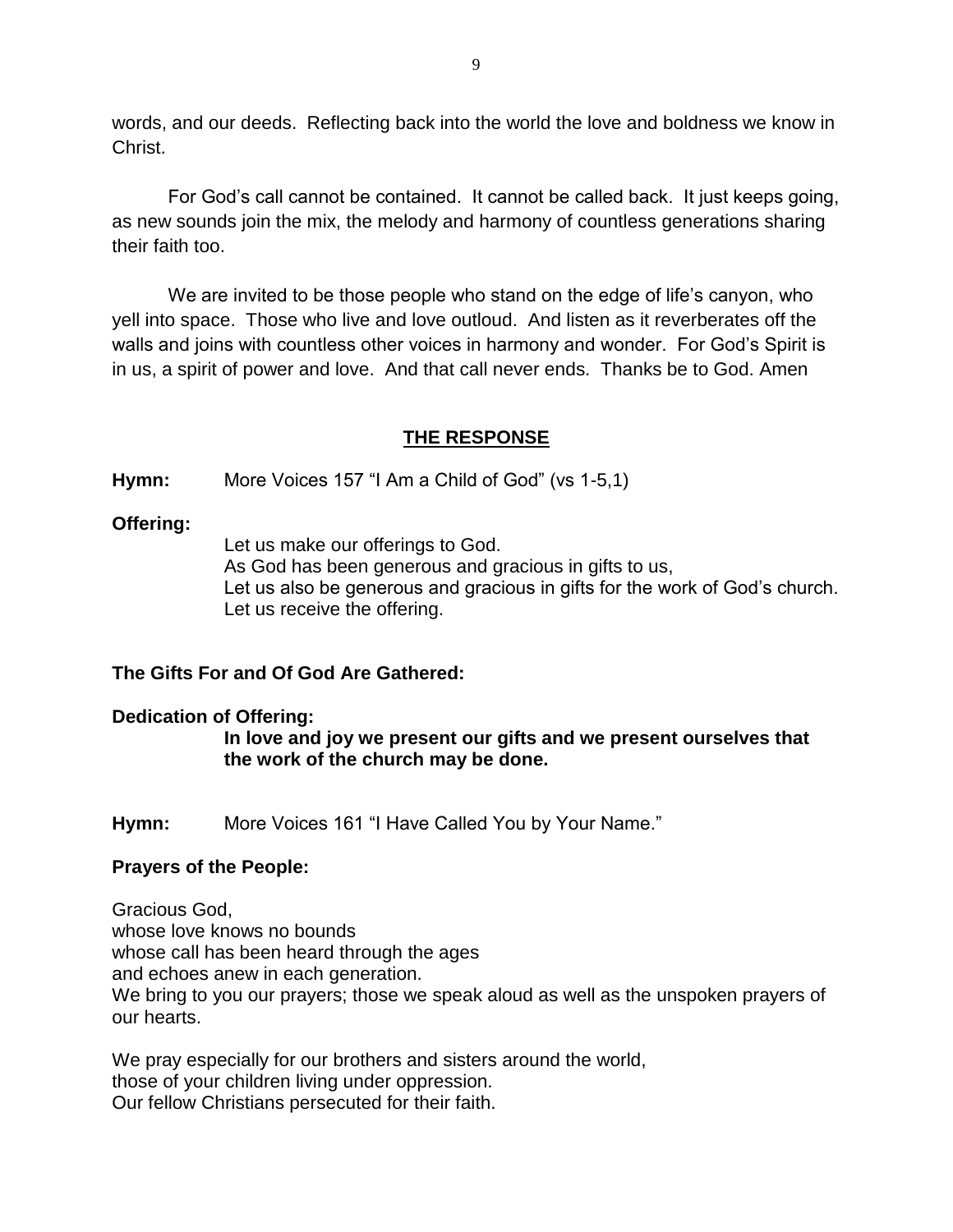Those who know what it is to live without:

without security

without freedom from fear

without the hope of a better tomorrow.

Those whose relationship with their government is one of fear and struggle.

We hold them in our hearts and pray that they might know the safety of your love to feel the wholeness of your loving embrace.

Hear our prayer O God.

We pray for our leaders.

Those of our communities and nations and our church.

As they face decisions made in the past,

and seek to guide your people to a better envisioned future.

We hold them in our hearts

and pray that they might know the passion of your love:

to lead with prophetic voices for our future.

Hear our prayer O God

We pray for our neighbors.

Those who are near to us and those further away.

As our friends and families face new joys and new sorrows,

new uncertainties, new hopes.

As they begin new adventures and try to heal old wounds.

Loving God, help them to know

that in their brokenness and their blessings they are your beloved,

and a beloved part of this family.

We lift up these prayers and the silent prayers of our hearts.

*Silence*

We pray these things in the name of your son, Jesus the Christ who taught us to pray together saying,

> **Our Father in heaven, hallowed be your name, your kingdom come, your will be done, on earth as in heaven. Give us today our daily bread. Forgive us our sins as we forgive those who sin against us. Save us from the time of trial and deliver us from evil. For the kingdom, the power, and the glory are yours now and forever.**

**Closing Hymn:** Voices United 509 "I, The Lord of Sea and Sky"